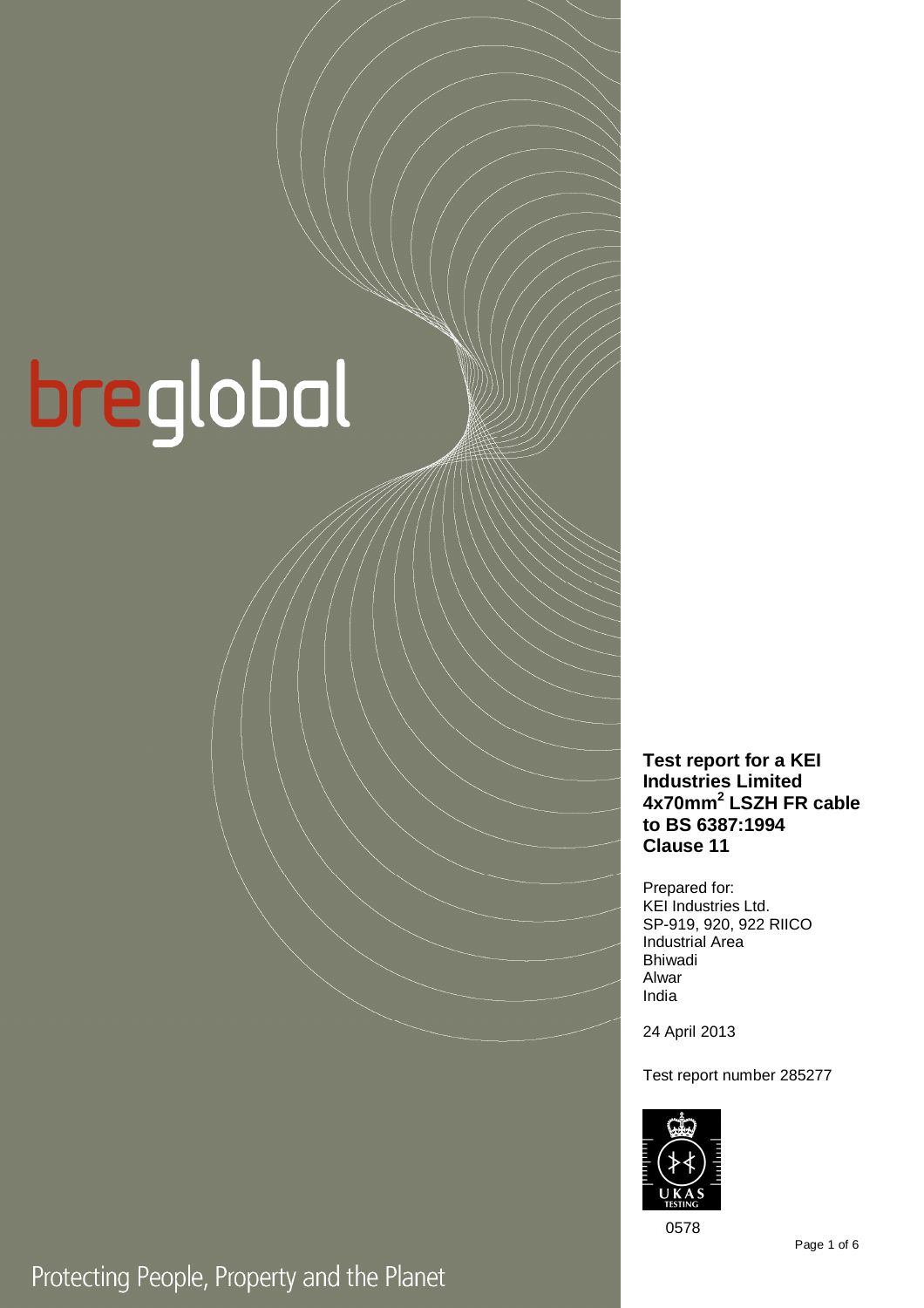

# **Prepared on behalf of BRE Global by**

Name Ewan MacDonald

Position Consultant

Eumon un parcell **Signature** 

### **Approved on behalf of BRE Global by**

Name Dave Hoare

Position Senior Consultant

Date 24 April 2013

leve Hore **Signature** 

BRE Global Bucknalls Lane **Watford Herts** WD25 9XX T + 44 (0) 1923 664100 F + 44 (0) 1923 664994 E [enquiries@breglobal.com](mailto:enquiries@breglobal.com) www.breglobal.com

BRE Global is not UKAS accredited to make opinions and interpretation. Any opinions and interpretations included as part of this report are clearly marked as such.



This report may only be distributed in its entirety and in accordance with the terms and conditions of the contract. Test results relate only to the items tested. We have no responsibility for the design, materials, workmanship or performance of the product or items tested. This report does not constitute an approval, certification or endorsement of the product tested.

This report is made on behalf of BRE Global. By receiving the report and action on it, the client accepts that no individual is personally liable in contract, tort or breach of statutory duty (including negligence). No third party has any right to rely on this report.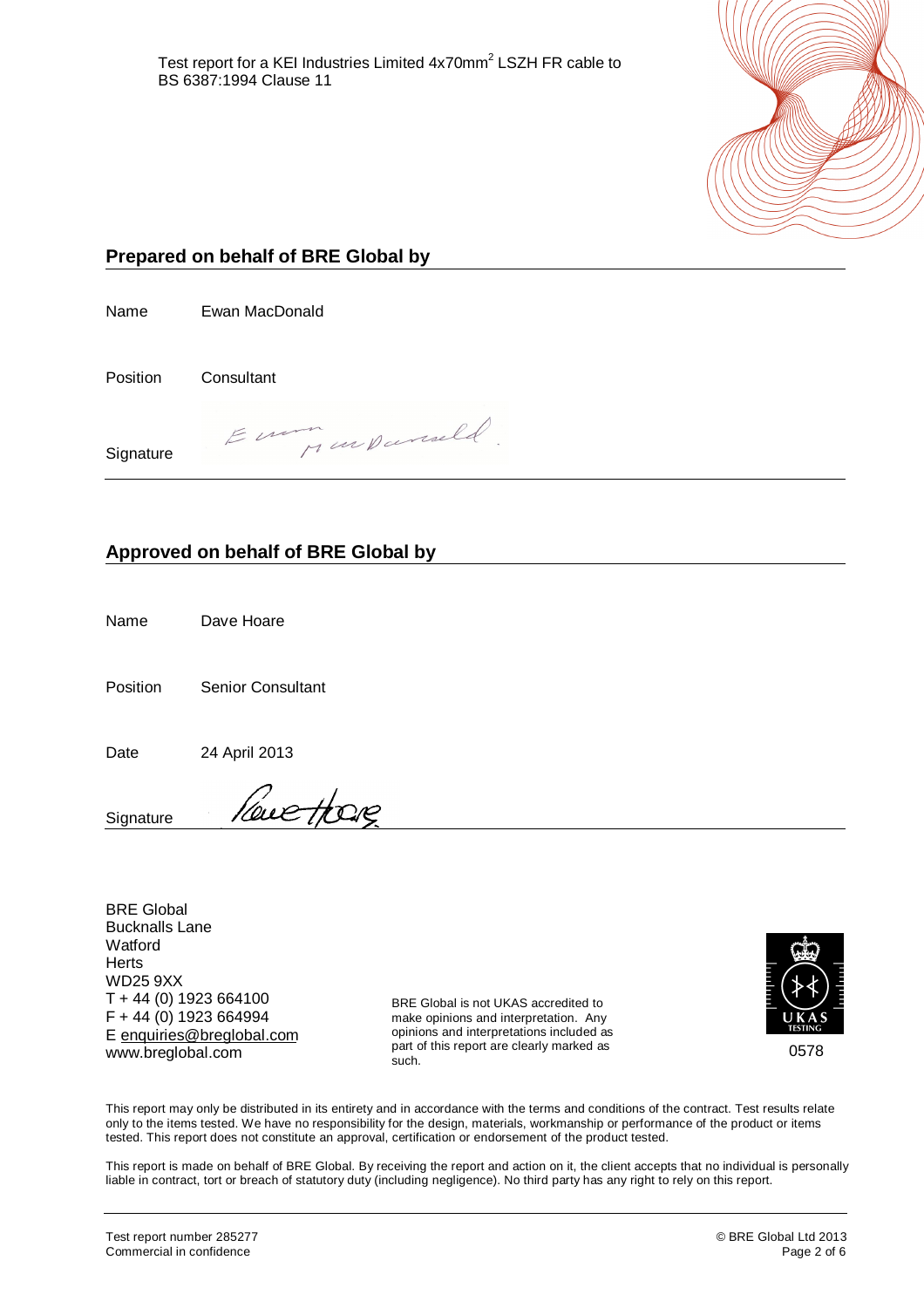

# **1 Introduction**

The requirement of the work was to determine the performance of a cable when it is subjected to BS 6387:1994 Clause 11 - Resistance to fire characteristics [1].

The client for this work was, KEI Industries Limited, Bhiwadi, Alwar, India. The client's work request is given in BRE Global Quotation 285277 dated 18 February 2013.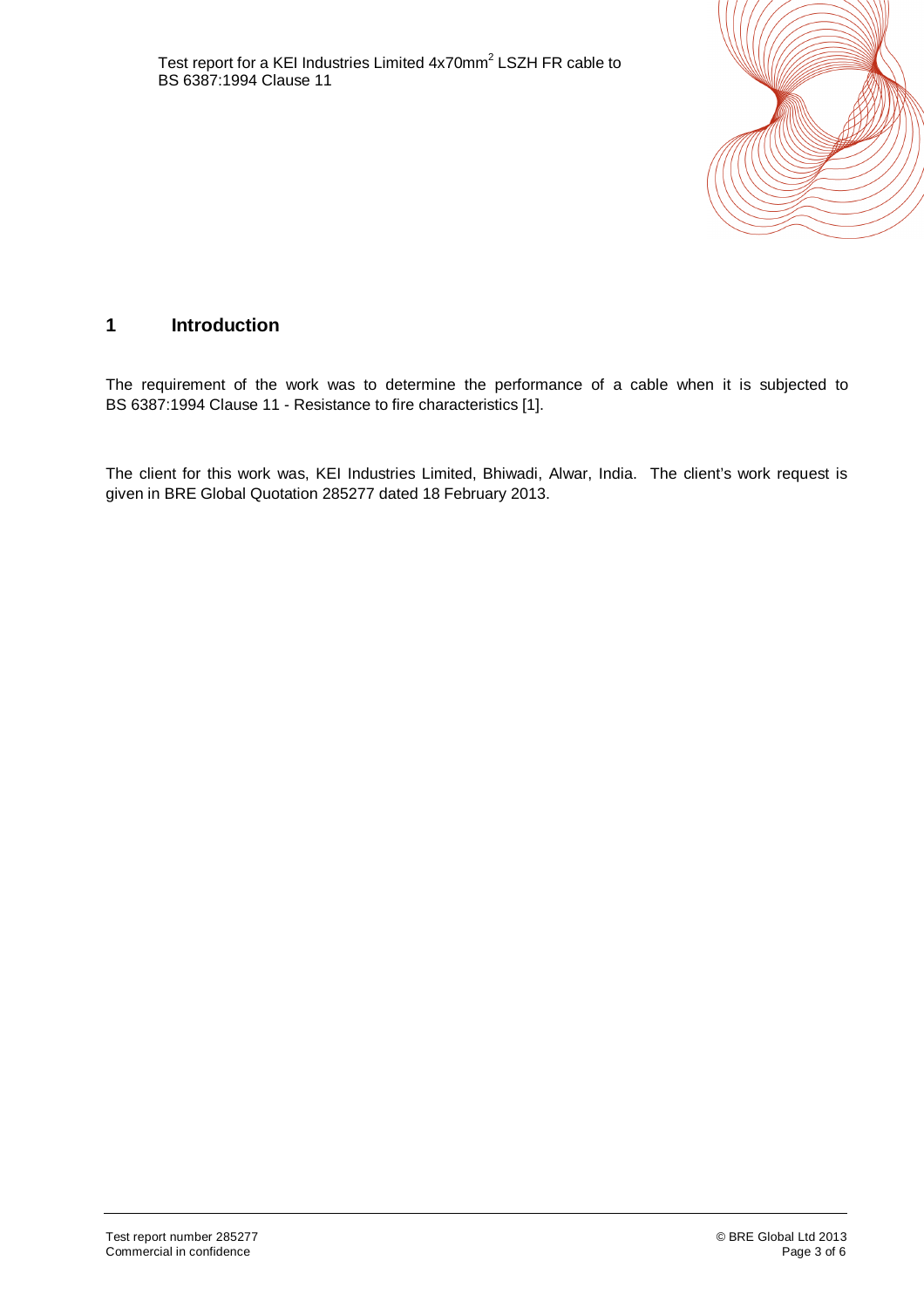

# **2 Details of sample received and tests carried out**

The sample tested was a 43.7mm diameter, 4 core cable comprising 4 off 70mm $\hat{i}$  insulated, stranded copper conductor with mica glass tape, filler rods, glass binder tape, bedding, steel wire armour and a black over sheath. The over sheath had the following printed marking;

'KEI 4Cx70 SQMM 600/1000V LSZH FR CABLE IEC 60502-1 BS 6387 CAT : CWZ 2013'

The test specimen was supplied by the client and received on 26 February 2013. BRE Global was not involved in the sample selection process and therefore cannot comment upon the relationship between samples supplied for test and the product supplied to market.

The client requested that the following clauses of BS 6387:1994 were undertaken:

Clause 11.1 - Fire alone (Category C)

Clause 11.2 - Fire with water (Category W)

Clause 11.3 - Fire with mechanical shock (Category Z)

and this report should be read in conjunction with it.

The tests were conducted between 13 March 2013 and 26 March 2013. Prior to the tests being carried out, the sample was conditioned as required by the test standard.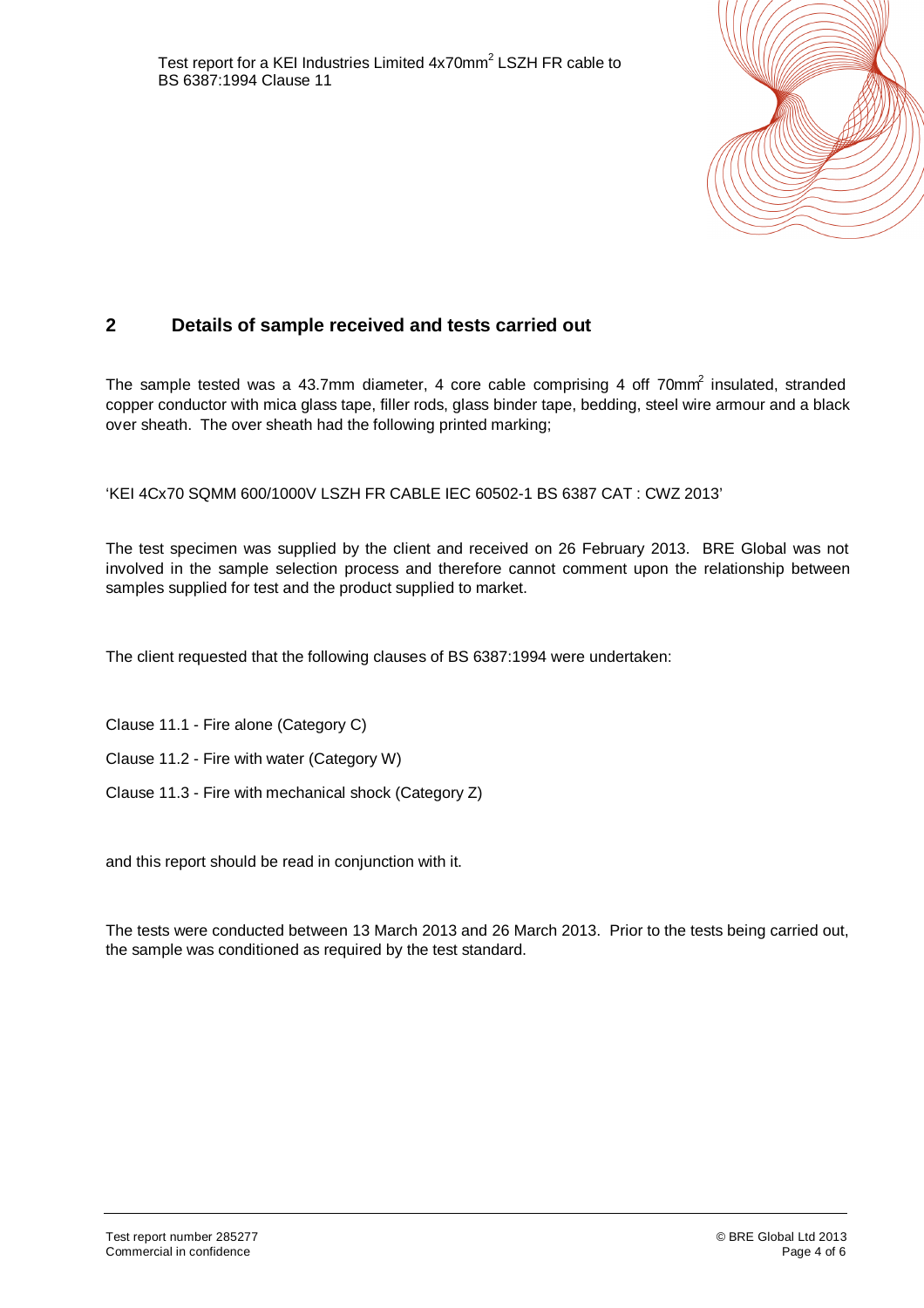

# **3 Test results**

#### **3.1 BS 6387:1994 Clause 11.1 Annex D.1 & D.2 - Resistance to fire alone**

| Cable type          | Test<br>category | <b>Burner</b><br>Temp<br>$(^{\circ}C)$ | Test<br>duration   | Test<br>Voltage | Comment                                    | <b>Result</b> |
|---------------------|------------------|----------------------------------------|--------------------|-----------------|--------------------------------------------|---------------|
| 4x70mm <sup>2</sup> | С                | 962                                    | 180 <sub>min</sub> | 600/1000V       | No fuses ruptured or lamps<br>extinguished | <b>Pass</b>   |

#### **3.2 BS 6387:1994 Clause 11.2 Annex D.1 & D.3 - Resistance to fire with water**

| Cable type          | Test<br>category | <b>Burner</b><br>Temp<br>$(^\circ C)$ | Test<br>duration  | Test<br>Voltage | Comment                                    | <b>Result</b> |
|---------------------|------------------|---------------------------------------|-------------------|-----------------|--------------------------------------------|---------------|
| 4x70mm <sup>2</sup> | W                | 670                                   | 30 <sub>min</sub> | 600/1000V       | No fuses ruptured or lamps<br>extinguished | <b>Pass</b>   |

#### **3.3 BS 6387:1994 Clause 11.3 Annex D.1 & D.4 - Resistance to fire with mechanical shock**

| Cable type          | Test<br>category | <b>Burner</b><br>Temp<br>$(^\circ C)$ | Test<br>duration  | Test<br>Voltage | Comment                                    | <b>Result</b> |
|---------------------|------------------|---------------------------------------|-------------------|-----------------|--------------------------------------------|---------------|
| 4x70mm <sup>2</sup> |                  | 961                                   | 15 <sub>min</sub> | 600/1000V       | No fuses ruptured or lamps<br>extinguished | <b>Pass</b>   |